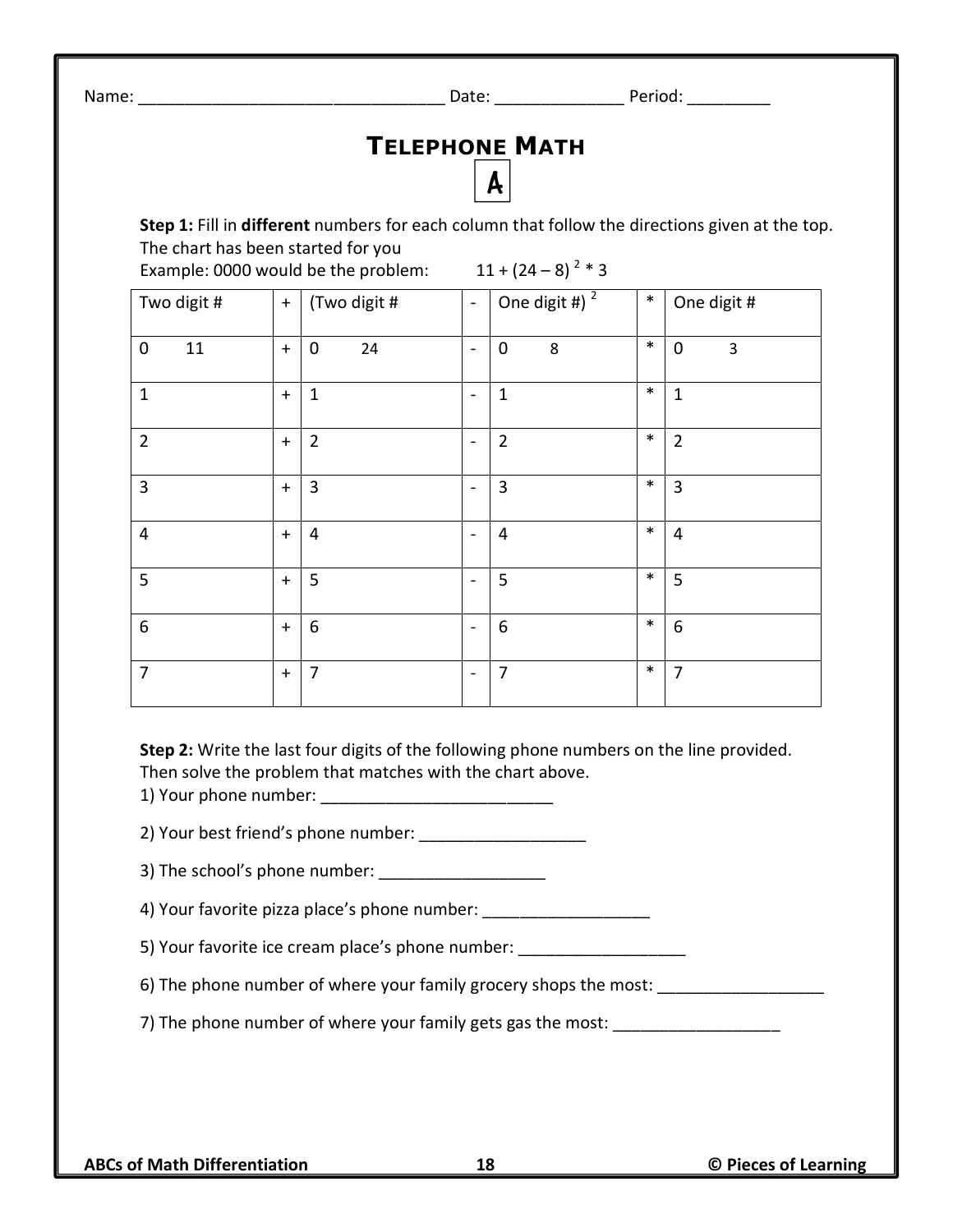Name: The contract of the contract of the Date: the Period:  $\Box$  Period:  $\Box$  Period:  $\Box$ 

## **TELEPHONE MATH**

 $\mathbf{B}$ 

**Step 1:** Fill in any **different** numbers for each column that follow the directions given at the top. The chart has been started for you.

| One digit #                 | $\ddot{}$ | (Two digit #            | $\blacksquare$ | One digit # $\sqrt{2}$ | $\ast$ | One digit #      |
|-----------------------------|-----------|-------------------------|----------------|------------------------|--------|------------------|
| $\mathbf 0$<br>$\mathbf{1}$ | $\ddot{}$ | 24<br>$\mathbf 0$       | $\blacksquare$ | 8<br>$\mathbf 0$       | $\ast$ | 3<br>$\mathbf 0$ |
| $\mathbf{1}$                | $\ddot{}$ | $\mathbf{1}$            | $\blacksquare$ | 1                      | $\ast$ | $\mathbf{1}$     |
| $\overline{2}$              | $\ddot{}$ | $\mathbf{2}$            | $\blacksquare$ | $\overline{2}$         | $\ast$ | $\mathbf{2}$     |
| $\overline{\mathbf{3}}$     | $\ddot{}$ | $\overline{\mathbf{3}}$ | $\blacksquare$ | 3                      | $\ast$ | 3                |
| $\overline{\mathbf{4}}$     | $\ddot{}$ | 4                       | $\blacksquare$ | 4                      | $\ast$ | 4                |
| 5                           | $\ddot{}$ | 5                       | $\blacksquare$ | 5                      | $\ast$ | 5                |

**Step 2:** Write the **last four digits** of the following phone numbers on the line provided, and then solve the problem that matches up with the chart above. Remember to use **PEMDAS!**

**Example: 0000 would be the problem:**  $1 + (24 - 8)^{2} * 3$ 

**Parentheses:**  $1 + (16)^2 * 3$ 

**E**xponents: 1 + 256 \* 3

**M**ultiplication & **D**ivision: 1 + 768

**A**ddition and **S**ubtraction: 769

1) Your phone number:

2) Your best friend's phone number:

3) The school's phone number: \_\_\_\_\_\_\_\_\_\_\_\_\_\_\_\_\_\_

4) Your favorite pizza place's phone number: \_\_\_\_\_\_\_\_\_\_\_\_\_\_\_\_\_\_\_\_\_\_\_\_\_\_\_\_\_\_\_\_\_\_\_

5) Your favorite ice cream place's phone number:

**© Pieces of Learning 19 ABCs of Math Differentiation**